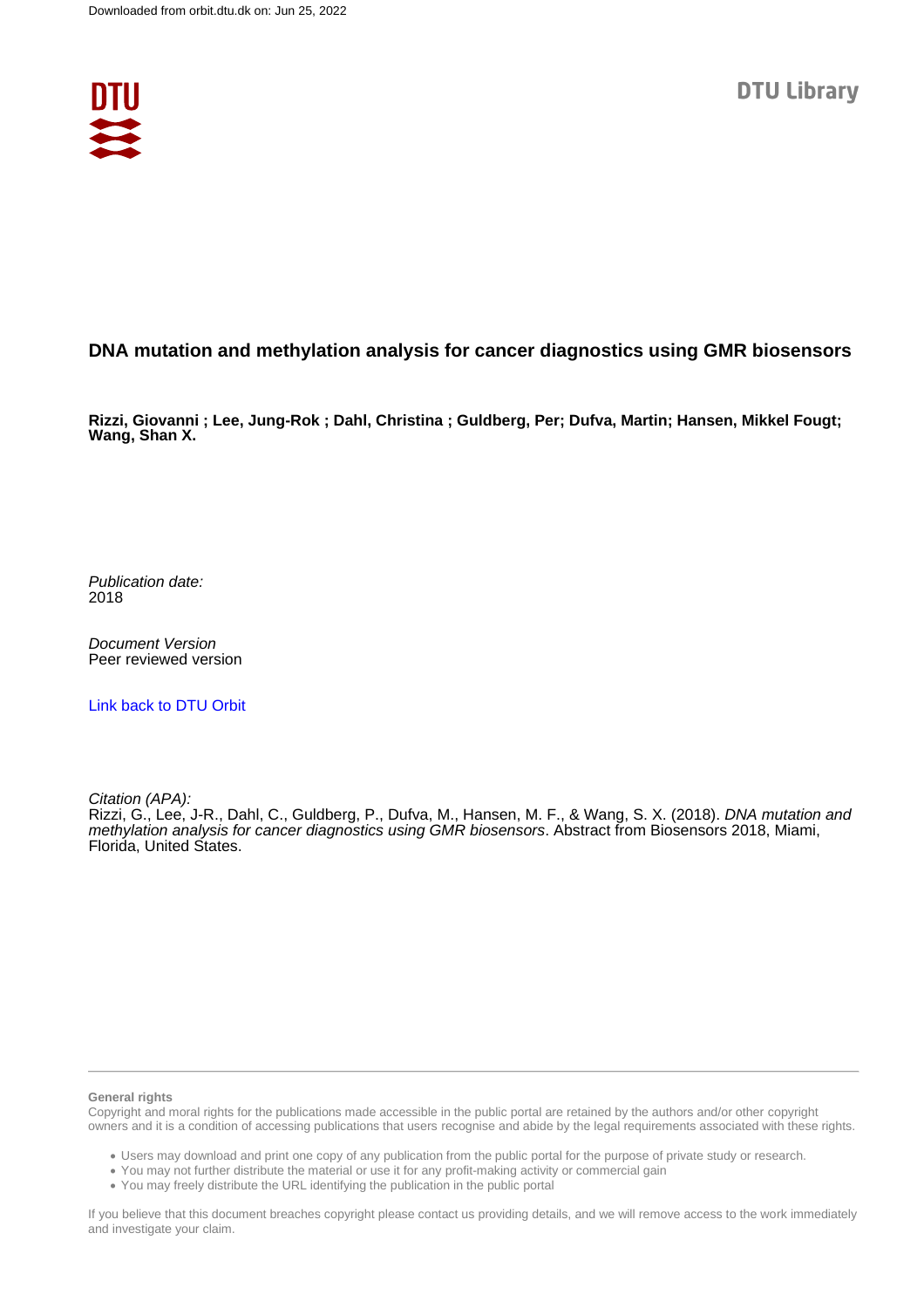**Title:**

## **DNA mutation and methylation analysis for cancer diagnostics using GMR biosensors**

## **Authors & affiliations:**

Giovanni Rizzi<sup>1</sup>, Jung-Rok Lee<sup>2</sup>, Christina Dahl<sup>3</sup>, Per Guldberg<sup>3</sup>, Martin Dufva<sup>4</sup>, Mikkel F. Hansen<sup>4</sup> and Shan X. Wang<sup>1</sup> 1 Stanford University, Stanford, USA 2 ELTEC College of Engineering, Ewha Womans University, Seoul, South Korea 3 Danish Cancer Society Research Center, Copenhagen, Denmark 4 Technical University of Denmark, Kongens Lyngby, Denmark

Genetic mutations are useful biomarkers for cancer to assess genetic risk, classify cancer subtype, and to predict and monitor treatment efficacy. Epigenetic modifications are gaining interest since they can complement the mutation information. The combined genetic and epigenetic data have higher diagnostic and prognostic value than the two approaches applied separately for several types of cancer. Here, we present a method to simultaneously genotype mutation and methylation events on giant magnetoresistive (GMR) biosensor arrays. We investigated five mutation sites in *BRAF* and *NRAS* genes and the methylation status of *RARB* and *KIT* promoters. We analysed genetic material from seven human melanoma cell lines from the European Searchable Tumour Line Database to compare our method with traditional techniques.<sup>1,2</sup>

To genotype mutation, we used a hybridization assay followed by melting curve measurement.<sup>3</sup> The GMR biosensor chips (Figure 1a) consisted of 64 single GMR sensors. The surface of each sensor was functionalized with ssDNA probes complementary to the wild type (WT) or mutant type (MT) target sequences. Biotinylated PCR products were labelled with magnetic nanoparticles. Upon hybridization to the surface probes, the nanoparticles were tethered to the sensor surface and their magnetic dipole field quantified by the GMR sensors.<sup>4</sup> After hybridization, melting curves were measured by ramping up the chip temperature (Figure 1b). The difference in melting temperature between the probes  $\Delta T_m$  is indicative of the mutation status of the cell line (Figure 2). The threshold values for  $\Delta T_m$  in Figure 3 were used for genotyping and the results were found to agree with previous studies.<sup>1,2</sup>

To investigate methylation status, we employed bisulphite conversion to translate a methylation event in a single point mutation. The measured  $\Delta T_{\text{m}}$  values (Figure 4) were found to correlate linearly with methylation density measurements by bisulphite pyrosequencing. GMR biosensors allowed for simultaneous mutation genotyping and quantitative methylation analysis.

(1) Dahl, C. *et al.* **Mol. Cancer Res**. 2013, **11**, 1166−1178.

- (2) Dahl, C. *et al.* **J. Invest. Dermatol**. 2015, **135**, 516−524.
- (3) Rizzi, G. *et al.* **ACS Nano**. 2017, **11**, 8864-8870.
- (4) Rizzi, G. *et al.* **Biosens. Biolectron.** 2017, **93**, 155−160.